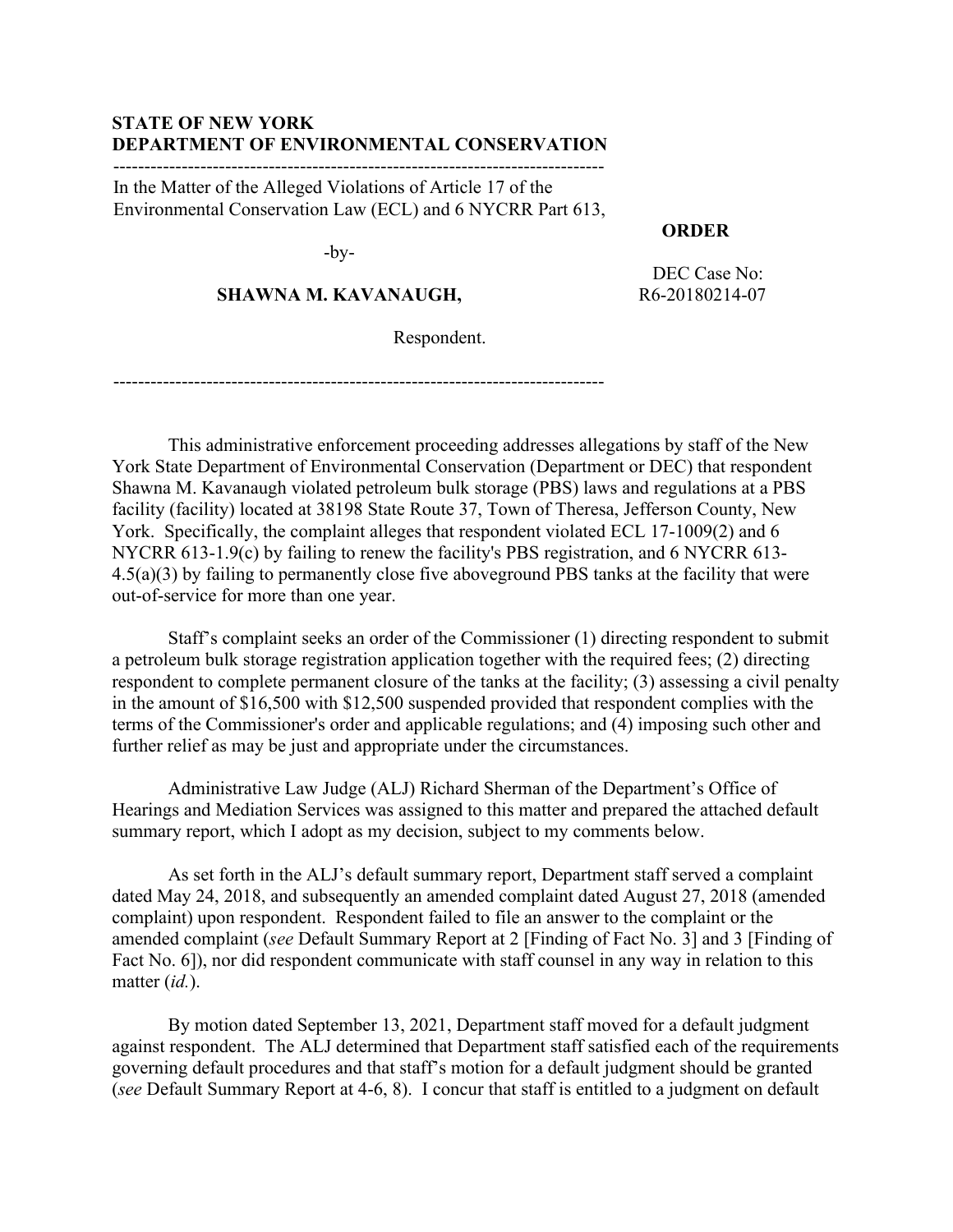pursuant to 6 NYCRR 622.15. The pleadings and papers submitted with and in support of the motion provide sufficient facts to enable me to determine that staff has a viable claim that respondent violated ECL 17-1009(2) and 6 NYCRR 613-1.9(c) by failing to renew the facility's PBS registration, and 6 NYCRR 613-4.5(a)(3) by failing to permanently close five aboveground PBS tanks at the facility that were out-of-service for more than one year.

#### **Civil Penalty**

ECL 71-1929(1), which applies to the statutory and regulatory violations at issue in this proceeding, provides for a penalty of up to thirty-seven thousand five hundred dollars (\$37,500) per day for each violation. In this proceeding, Department staff seeks a civil penalty in the amount of sixteen thousand five hundred dollars (\$16,500) against respondent.

As noted by the ALJ, Department staff argues that the requested civil penalty is fair, reasonable, and consistent with penalty ranges considered for these violations and applicable DEC penalty policies. Staff, in its calculations, referenced applicable Department guidance and policy (*see* Department Staff Brief dated September 13, 2021 [staff brief] at 11; Commissioner Policy DEE-1, Civil Penalty Policy, issued June 20, 1990; *see also* DEC Program Policy DEE-22, Petroleum Bulk Storage Inspection Enforcement Policy, issued May 21, 2003). Staff also notes the consistency of this penalty request with other administrative decisions (staff brief at 11 [citing other enforcement matters that involved violations of PBS facility registration and tank closing requirements]). The penalty request is authorized and appropriate.

With respect to the civil penalty, staff requests that twelve thousand five hundred dollars  $($12,500)$  be suspended contingent upon "[r]espondent's timely compliance with the terms of any order the Commissioner may issue, the ECL, and its implementing regulations" (amended complaint at 5-6). Based on this record, this suspension request (which results in a payable penalty of four thousand dollars [\$4,000]) is reasonable and acceptable. However, if respondent fails to comply with any term or condition of this order, the suspended portion of the penalty (that is, \$12,500) shall become immediately due and payable.

#### **Corrective Action**

In the amended complaint, Department staff requests an order directing respondent to undertake certain corrective actions at the facility, including:

--submission of a petroleum bulk storage registration application, together with current and back registration fees in the amount of five hundred dollars (\$500) to re-register the facility;

--execution of a contract with a qualified tank contractor for permanent closure of the tanks at the facility and submission of a copy of the contract to the Department, together with notice of the date upon which closure of the tanks is scheduled to begin;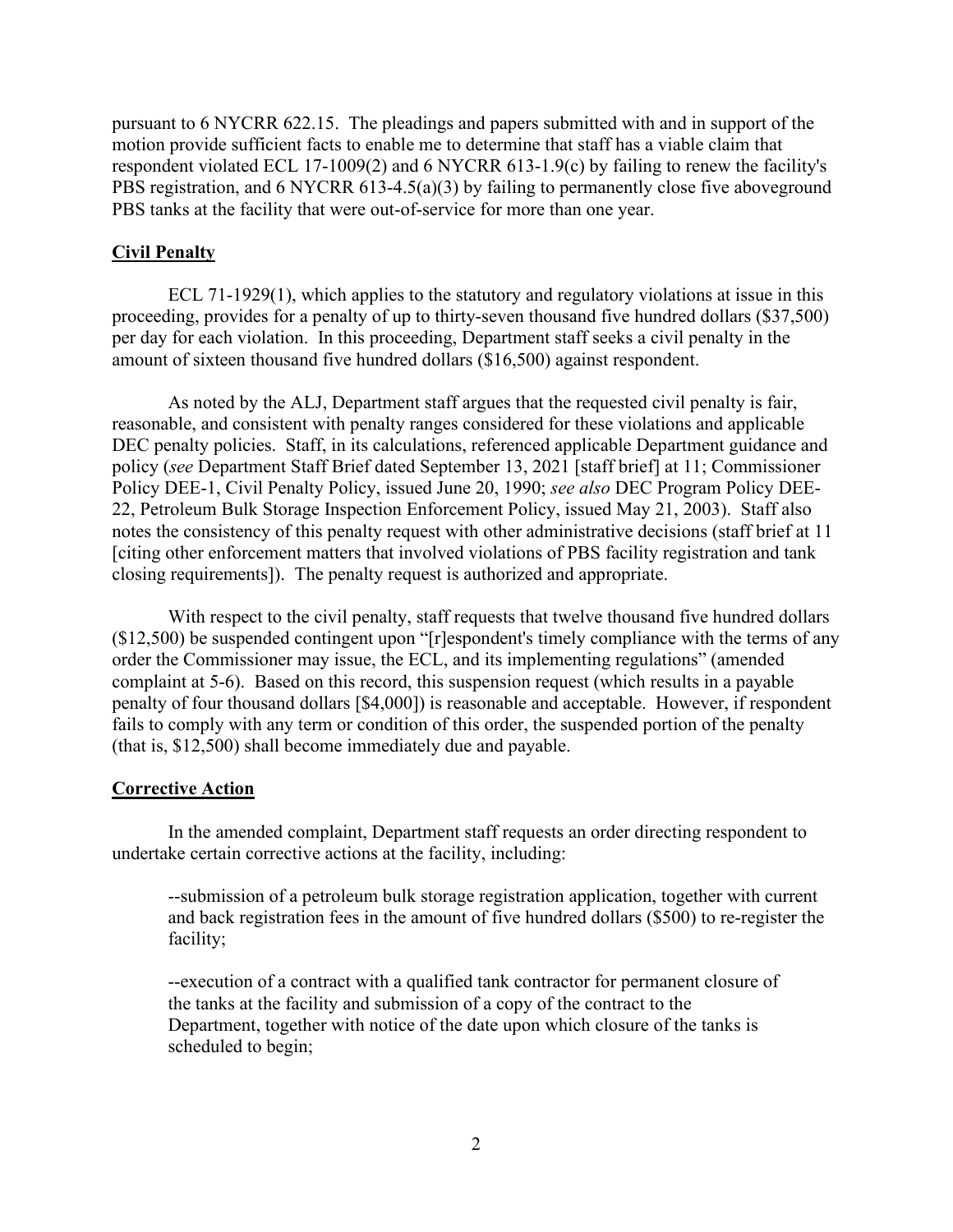--completion of the permanent closure of all tanks at the facility in compliance with 6 NYCRR Part 613-4.5(b); and

--submission of a complete petroleum bulk storage application, photographs, and invoices or receipts showing the permanent closure of the tanks at the facility in compliance with 6 NYCRR Part 613-4.5(b).

Department staff states that proper registration of PBS facilities assists the Department in the oversite of these facilities and, therefore, "aids in the protection of public health and the environment" (staff brief at 10). Staff further states that the proper closure of out-of-service above ground storage tanks "is critical in the effort to prevent and limit environmental contamination due to leaks from PBS tanks" (*id.*). Based upon my review, these corrective actions are necessary and appropriate to address the registration and closure violations that are the subject of this proceeding. I am however making some modification to the timeframes requested by staff to provide some additional time for respondent to satisfy the directed actions and in consideration of the ALJ's review of regulatory timeframes (*see* Default Summary Report at 7).

**NOW, THEREFORE,** having considered this matter and being duly advised, it is **ORDERED** that:

- I. Department staff's motion for a default judgment pursuant to 6 NYCRR 622.15 is granted.
- II. Based on the pleadings and papers submitted with and in support of Department staff's motion, respondent Shawna M. Kavanaugh is determined to have violated ECL 17-1009(2) and 6 NYCRR 613-1.9(c) by failing to renew the PBS registration, and 6 NYCRR 613-4.5(a)(3) by failing to permanently close five aboveground PBS tanks that were out-of-service for more than one year at the petroleum bulk storage facility located at 38198 State Route 37, Town of Theresa, Jefferson County, New York.
- III. Respondent Shawna M. Kavanaugh is hereby assessed a civil penalty in the amount of sixteen thousand five hundred dollars (\$16,500). Of this amount, twelve thousand five hundred dollars (\$12,500) shall be suspended contingent upon respondent's compliance with the terms and conditions of this order.

In the event that respondent fails to comply with any of the terms and conditions of this order, the suspended portion of the penalty (that is twelve thousand five dollars [\$12,500]) shall become immediately due and payable to the Department.

IV. Withing thirty (30) days of the service of this order upon respondent, respondent shall pay the payable portion of the civil penalty (that is, four thousand dollars [\$4,000]) by certified check, cashier's check, or money order made payable to the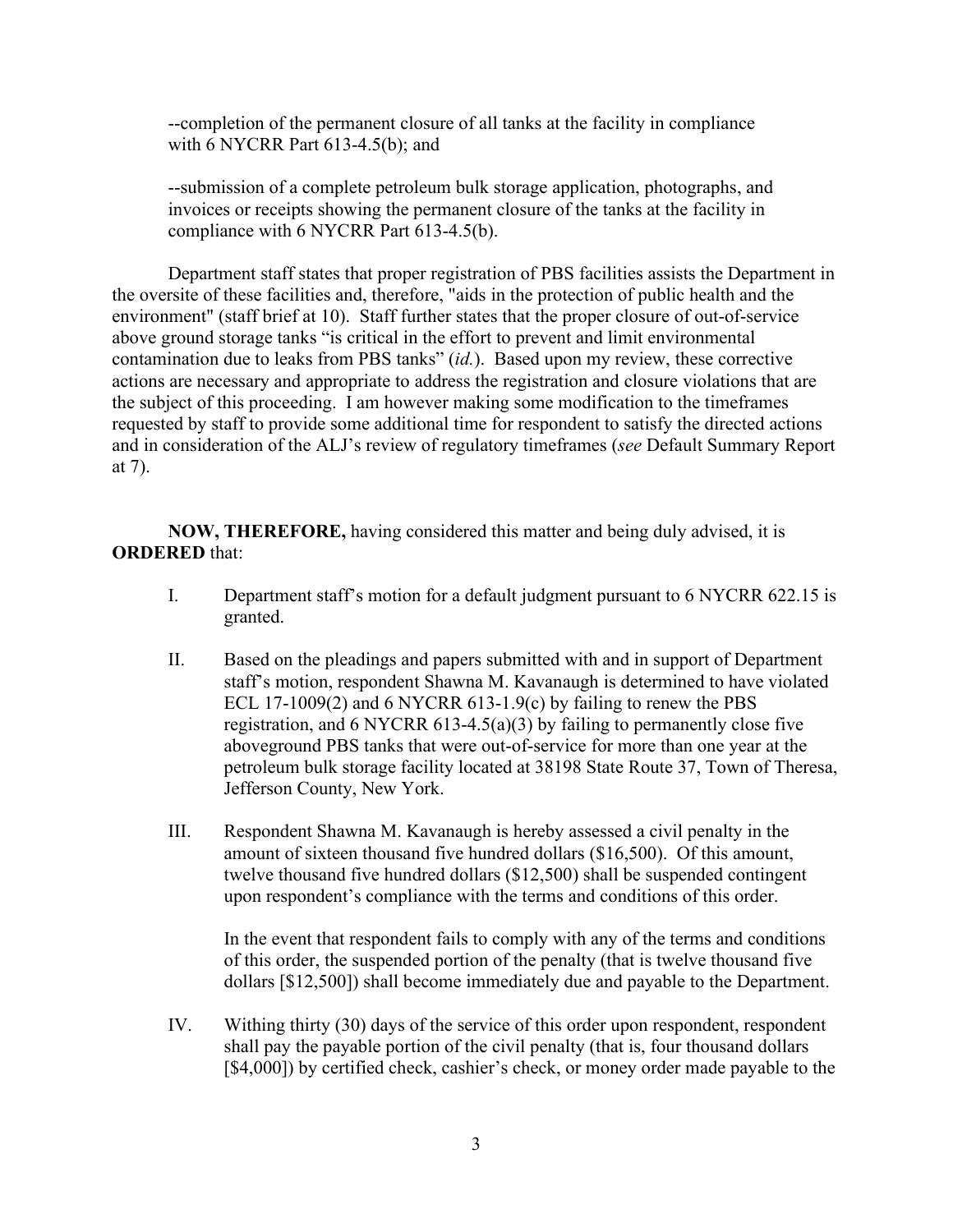"New York State Department of Environmental Conservation." The penalty payment shall be sent to the following address:

Shannon C. McGlew, Esq. New York State Department of Environmental Conservation Region 6 317 Washington Street Watertown, New York 13601

If respondent fails to comply with any of the terms and conditions of this order, the suspended portion of the penalty (that is, twelve thousand five dollars [\$12,500]) shall become immediately due and payable and shall be submitted to the Department in the same manner and to the same address as the payable portion of the penalty.

- V. Respondent Shawna M. Kavanaugh is hereby directed to:
	- A. Within thirty (30) days of service of the Commissioner's order, submit a petroleum bulk storage registration application to Department staff, together with current and back registration fees in the amount of \$500 to re-register the facility;
	- B. Within forty-five (45) days of service of the Commissioner's order, execute a contract with a qualified tank contractor for permanent closure of the tanks at the facility and submit a copy to the Department, together with notice of the date upon which closure of the tanks is scheduled to begin;
	- C. Within ninety (90) days of service of the Commissioner's order, complete permanent closure of all tanks at the facility in compliance with 6 NYCRR Part 613-4.5(b); and
	- D. Following the permanent closure of all the tanks at the facility as referenced in Paragraph V.C. of this order, submit a complete petroleum bulk storage application, photographs, and invoices or receipts showing the permanent closure of the tanks in compliance with 6 NYCRR Part 613-4.5(b). Respondent shall submit this information to the Department no later than thirty (30) days after the date of the completion of the permanent closure.
- VI. Any questions or other correspondence regarding this order shall be addressed to Shannon C. McGlew, Esq., at the address referenced in Paragraph IV of this order.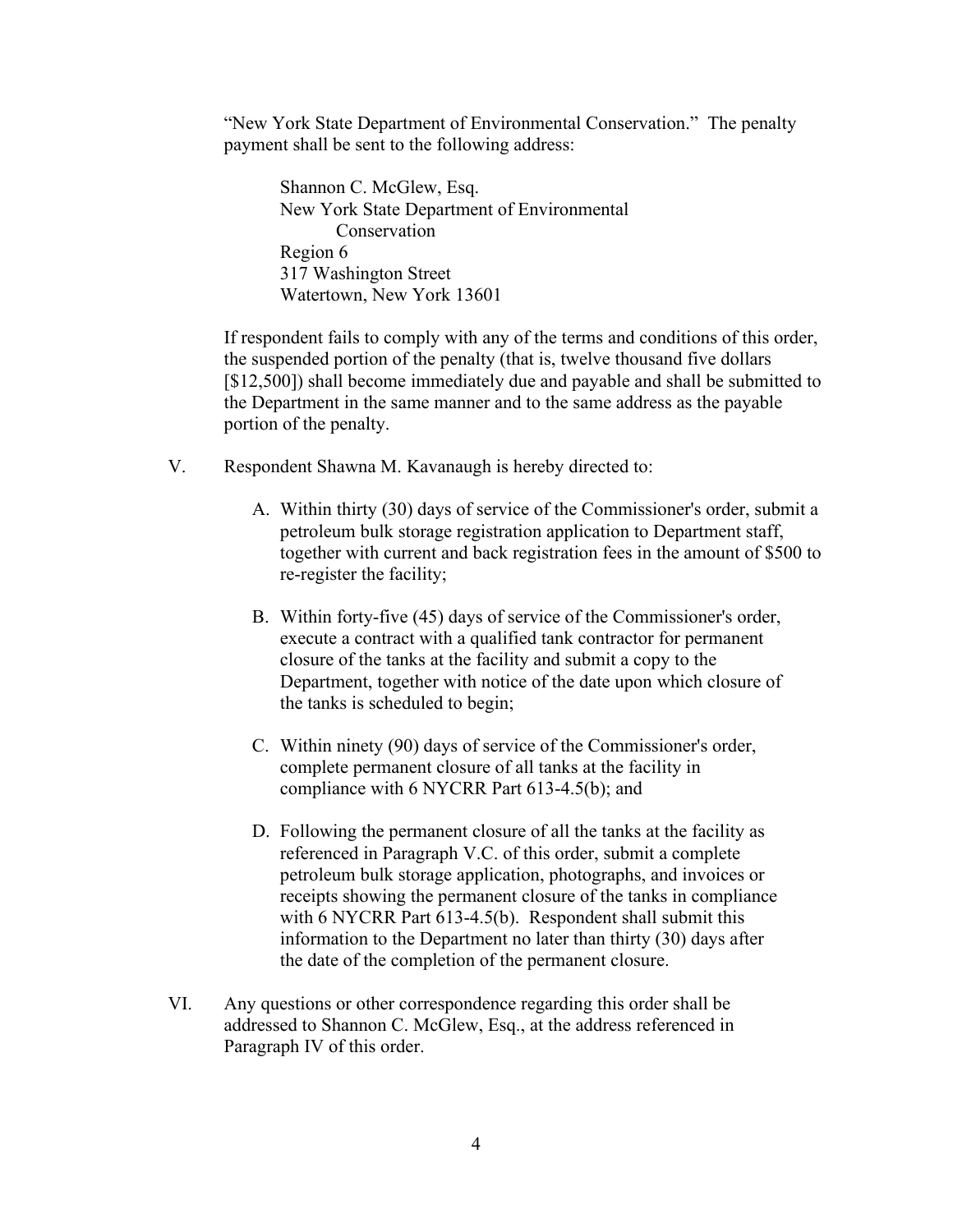VII. The provisions, terms, and conditions of this order shall bind respondent Shawna M. Kavanaugh, and her agents, successors, and assigns, in any and all capacities.

> For the New York State Department of Environmental Conservation

By:  $/s/$ 

Basil Seggos Commissioner

Dated: Albany, New York March 2, 2022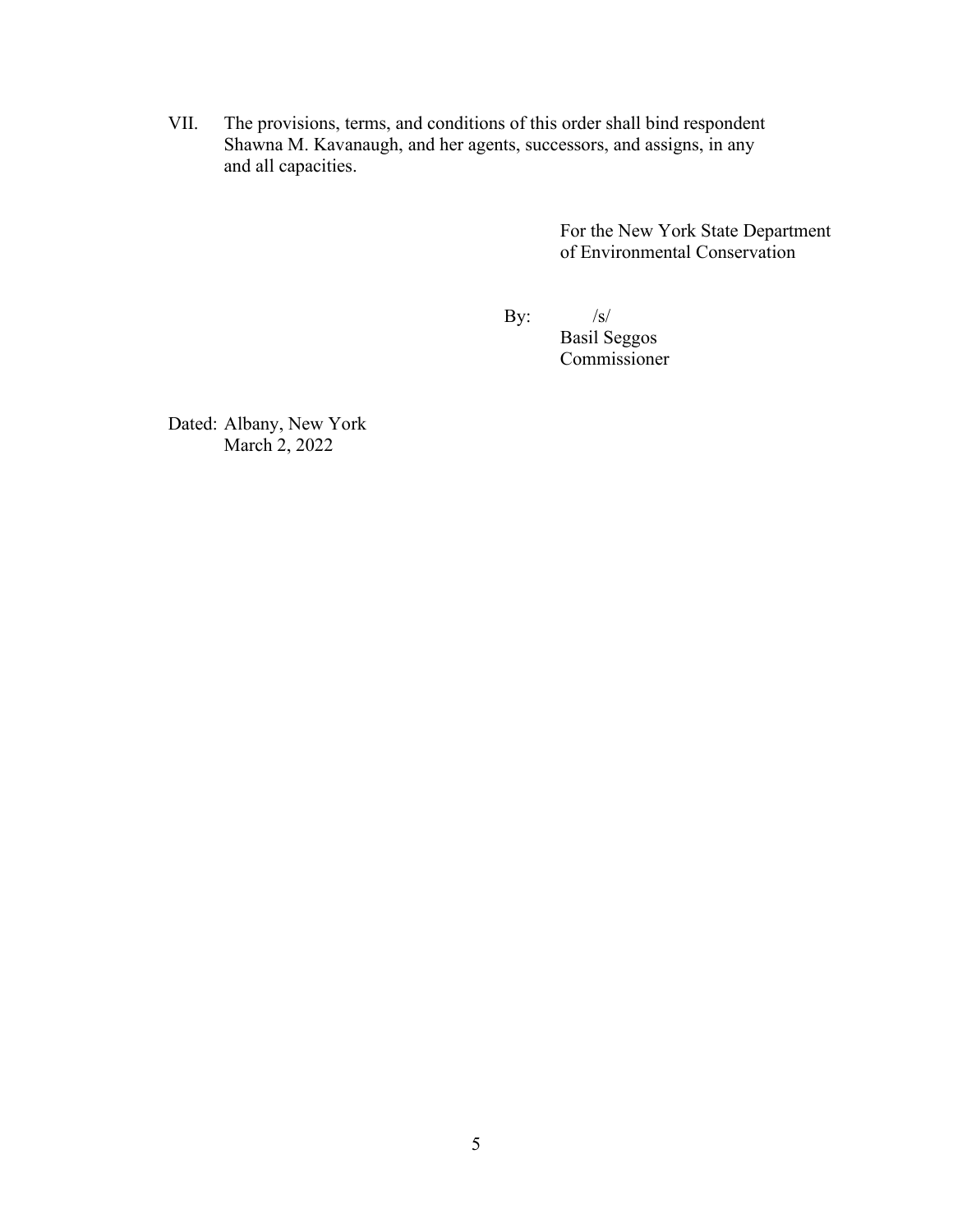### **STATE OF NEW YORK DEPARTMENT OF ENVIRONMENTAL CONSERVATION**

-------------------------------------------------------------------------------

In the Matter of the Alleged Violations of Article 17 of the Environmental Conservation Law (ECL) and 6 NYCRR Part 613,

-by-

### **SHAWNA M. KAVANAUGH,**

Respondent.

**DEFAULT SUMMARY REPORT**

DEC Case No: R6-20180214-07

-------------------------------------------------------------------------------

### **PROCEDURAL HISTORY**

Staff of the New York State Department of Environmental Conservation (Department or DEC) commenced this matter by personal service of a notice of hearing and complaint, dated May 24, 2018, on respondent Shawna M. Kavanaugh (respondent). By ruling (ruling) dated August 21, 2018, the Chief Administrative Law Judge granted staff's motion to serve an amended complaint and directed that staff serve the amended complaint pursuant to 6 NYCRR  $622.3(a)(3)$ . In accordance with the ruling, staff served a notice of hearing and amended complaint (amended complaint), dated August 27, 2018, on respondent by personal service on October 29, 2020.

The amended complaint alleges that respondent violated provisions of the petroleum bulk storage (PBS) laws and regulations at a PBS facility (facility) located at 38198 State Route 37, Town of Theresa, Jefferson County. Specifically, the complaint alleges that respondent violated ECL 17-1009(2) and 6 NYCRR 613-1.9(c) by failing to renew the facility's PBS registration, and 6 NYCRR 613-4.5(a)(3) by failing to permanently close PBS tanks at the facility that were outof-service for more than one year.

The complaint seeks an order of the Commissioner (1) directing respondent to submit a petroleum bulk storage registration application together with the required fees; (2) directing respondent to complete permanent closure of all tanks at the facility in compliance with the regulations; (3) assessing a civil penalty in the amount of \$16,500 with \$12,500 suspended provided that respondent complies with the terms of the Commissioner's order and applicable regulations; and (4) imposing such other and further relief as may be just and appropriate under the circumstances.

By motion (motion) dated September 13, 2021, Department staff moves for a default judgment against respondent. Shannon McGlew, Esq. (staff counsel), Assistant Regional Attorney, DEC Region 6, filed a brief (staff brief), dated September 13, 2021, in support of the motion. Attached to the staff brief are supporting documents, designated as exhibits 1 through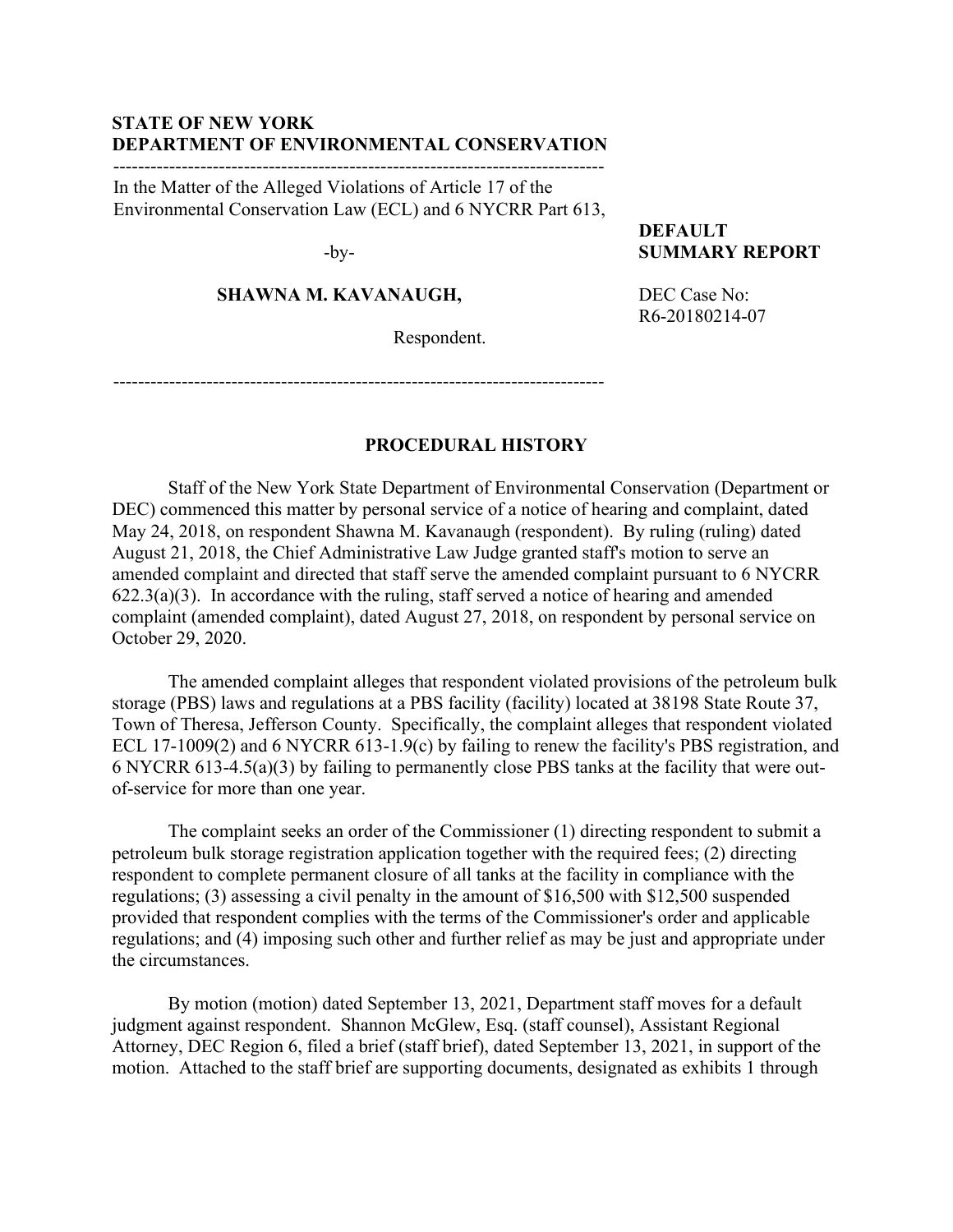[1](#page-6-0)0, including the affidavit of Gary McCullouch (McCullouch affidavit<sup>1</sup>), Regional Engineer, DEC Region 6, sworn September 10, 2021 (*see* exhibit list appended hereto).

### **DEFAULT PROCEDURE**

Pursuant to 6 NYCRR 622.15(a), a respondent's failure to file a timely answer constitutes a default and a waiver of respondent's right to a hearing. In accordance with 6 NYCRR 622.15(b), where Department staff moves for a default judgment, the motion must contain:

"(1) proof of service upon respondent of the notice of hearing and complaint or such other document which commenced the proceeding;

"(2) proof of respondent's failure to appear or failure to file a timely answer;  $''(3)$  consistent with CPLR 3215(f), proof of the facts sufficient to support the violations alleged and enable the ALJ and commissioner to determine that staff has a viable claim;

"(4) a concise statement of the relief requested;

 $\Gamma(5)$  a statement of authority and support for any penalty or relief requested; and "(6) proof of mailing the notice required by subdivision (d) of this section, where applicable."

In accordance with 6 NYCRR 622.15(c), where the ALJ finds that the requirements of 6 NYCRR 622.15(b) have been adequately met, the ALJ will submit a summary report, which will address the circumstances of the default as well as the matters set forth in subdivision (b) of this section, and provide recommendations to the Commissioner.

For the reasons set forth below, I conclude that the requirements of 6 NYCRR 622.15(b) have been adequately met and I recommend that Department staff's motion for default judgment be granted.

## **FINDINGS OF FACT**

- 1. Department staff commenced this matter by personal service of a notice of hearing (original notice of hearing) and complaint (complaint) upon respondent on May 30, 2018 (staff brief at 2; exhibit 1).
- 2. The original notice of hearing advised respondent that, pursuant to 6 NYCRR 622.4(a), the failure to serve an answer to the complaint would constitute a default and a waiver of respondent's right to a hearing (staff brief at 3; exhibit 3 at 1-2).
- 3. Respondent failed to file an answer to the complaint (staff brief at 3; exhibit 4, ¶ 11).

<span id="page-6-0"></span> $1$  The McCullouch affidavit is attached to the staff brief as exhibit 9 and includes 10 exhibits, designated as exhibits A through J. For ease of reference and clarity, the affidavit will be cited herein as the "McCullouch affidavit" rather than by its exhibit number.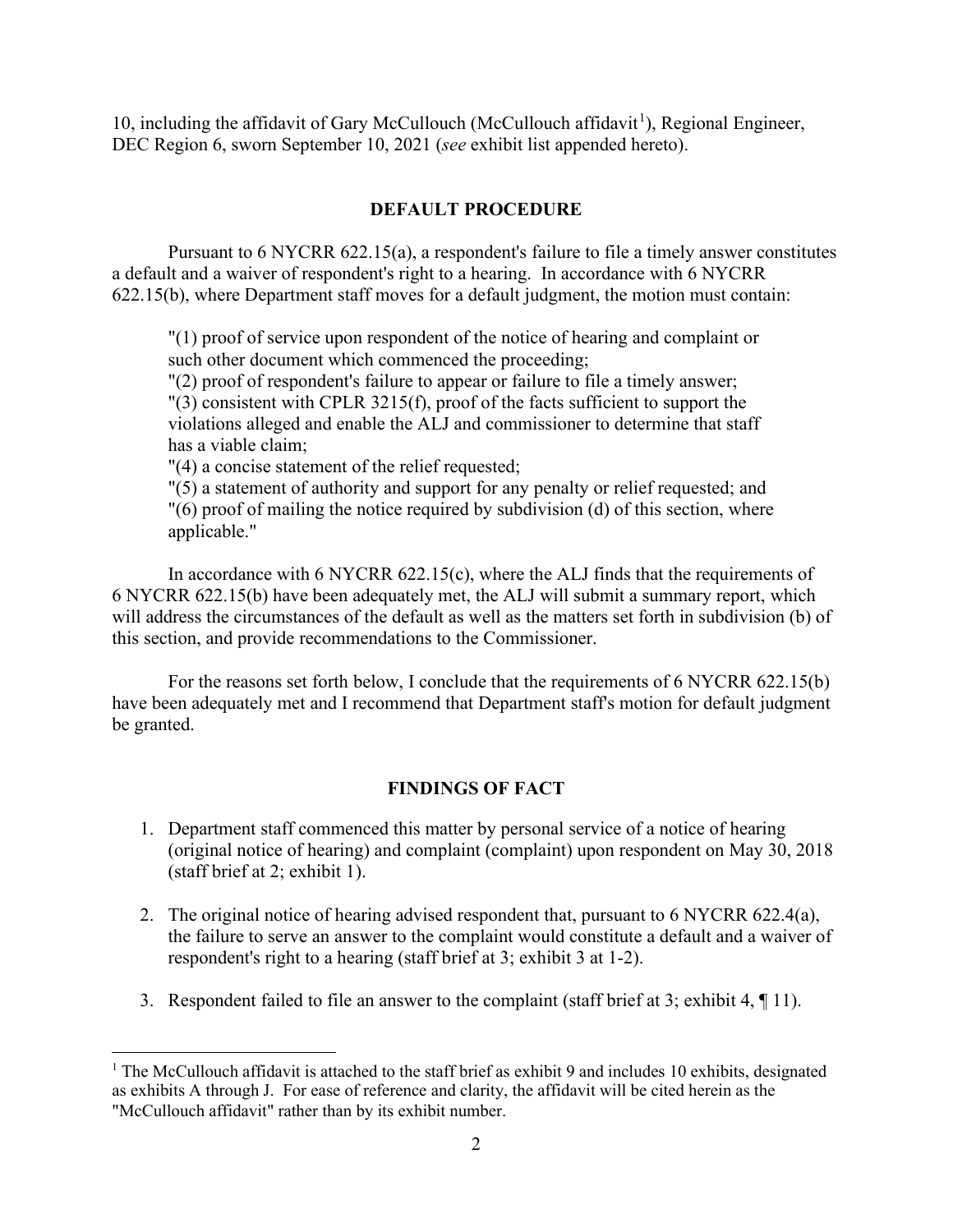- 4. Department staff served a second notice of hearing (notice of hearing) and amended complaint (amended complaint) upon respondent by personal service on October 29, 2020 (staff brief at 3; exhibit 2).
- 5. The second notice of hearing advised respondent that, pursuant to 6 NYCRR 622.4(a), the failure to serve an answer to the amended complaint would constitute a default and a waiver of respondent's right to a hearing (staff brief at 3; exhibit 5 at 1-2).
- 6. Respondent failed to file an answer to the amended complaint and "has not communicated in any way" with staff counsel regarding this matter (staff brief, exhibit 6,  $\P$  4).
- 7. Respondent acquired property (site) located at 38198 State Route 37, Town of Theresa, Jefferson County on June 3, 2003 (McCullouch affidavit ¶ 8; staff brief, exhibits 7, 8).
- 8. A PBS facility (facility) consisting of five stationary aboveground storage tanks (ASTs) with a total capacity of 19,500 gallons is located at the site (McCullouch affidavit  $\P$ 9; exhibits A, B).
- 9. Respondent last registered the facility with the Department on July 25, 2011 (McCullouch affidavit ¶ 11; exhibit A [stating "Cert Issued: 07/25/2011"]).
- 10. The PBS registration expired on October 16, 2016 (McCullouch affidavit ¶ 15; exhibit A [stating "Reg Expires: 10/16/2016"]).
- 11. Department staff sent respondent a letter, dated November 21, 2016, stating that the PBS facility registration expired on October 16, 2016 and that the failure to register the facility is a violation of 6 NYCRR 61[2](#page-7-0).2<sup>2</sup> (McCullouch affidavit  $\P$  15; exhibit F).
- 12. Department staff reviewed the Department's PBS records and confirmed that there is no record that respondent renewed the facility's last valid registration or that the facility had been transferred or permanently closed (McCullouch affidavit ¶ 18).
- 13. Respondent filed a Petroleum Bulk Storage Application, dated October 5, 2015, with the Department wherein respondent indicated that the status of each of the five ASTs at the facility should be changed from "in-service" to "out-of-service" (McCullouch affidavit ¶ 12; exhibit C at 2, column 4; *see also* exhibit A at 2 [PBS application code keys]).
- 14. Department staff inspected the facility on October 7, 2015, and identified multiple PBS violations, including that the five ASTs were out-of-service but had not been properly temporarily closed (McCullouch affidavit ¶ 13; exhibit D).

<span id="page-7-0"></span><sup>&</sup>lt;sup>2</sup> Former 6 NYCRR part 612 was repealed effective October 11, 2015. The alleged violation commenced on October 16, 2016 and, therefore, the registration requirements under 6 NYCRR 612.2 were no longer in effect. Rather, as set forth in the amended complaint, the registration requirements for PBS facilities are now set forth under 6 NYCRR 613-1.9 (amended complaint ¶¶ 7, 9).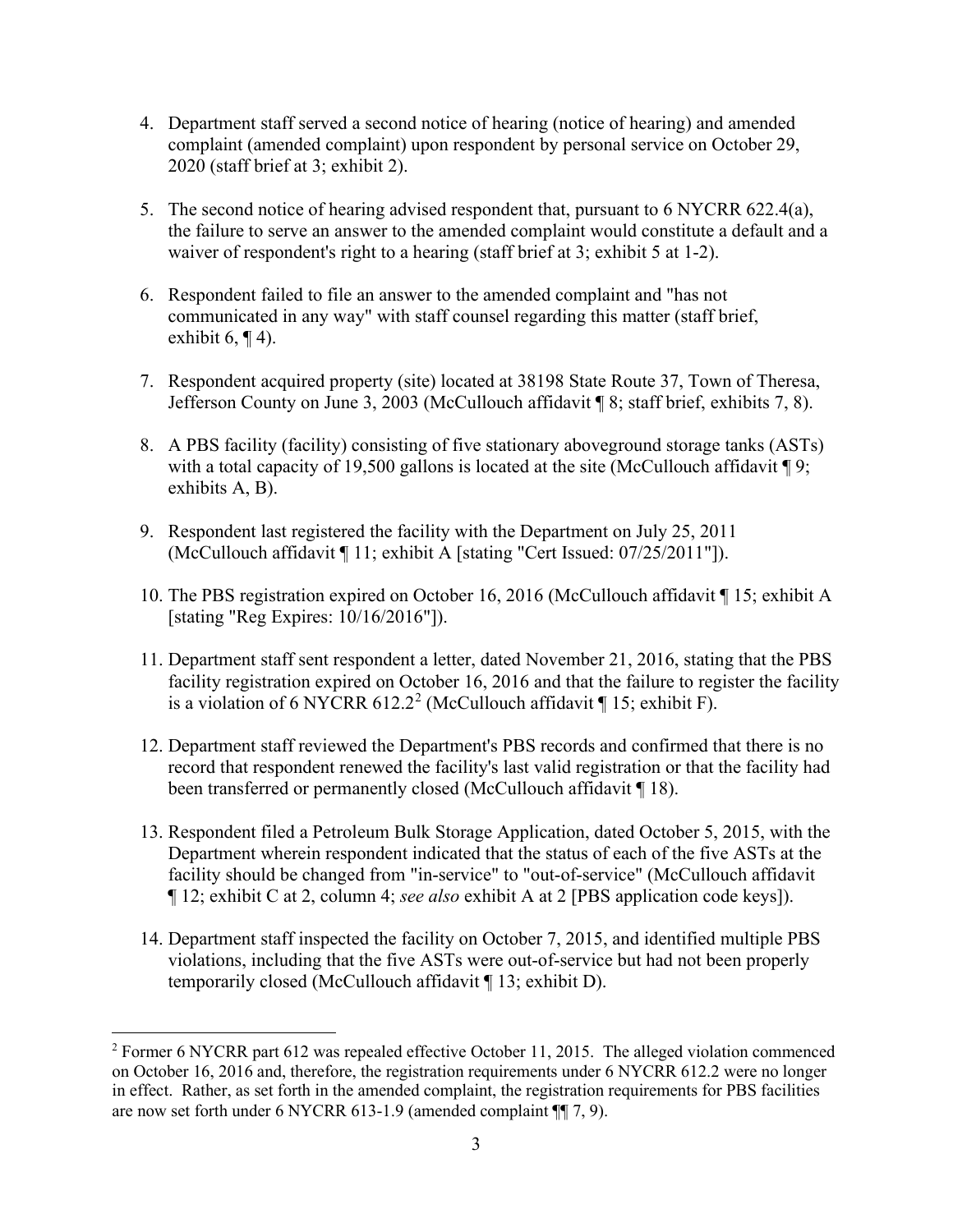- 15. Department staff sent a notice of violation, dated October 16, 2015, to respondent notifying respondent that, because the five ASTs at the site were not in service, the ASTs must be closed in accordance with 6 NYCRR 61[3](#page-8-0).9(a)<sup>3</sup> (McCullouch affidavit  $\P$  14; exhibit E).
- 16. Department staff inspected the facility on November 30, 2017, and again observed that the ASTs were out-of-service but were not permanently closed (McCullouch affidavit ¶ 16; exhibit G).
- 17. Department staff sent a second notice of violation, dated December 7, 2017, to respondent noting that "the facility has been closed for more than one year" and that several PBS violations were observed at the facility (McCullouch affidavit, exhibit H). The violations cited by staff included failure to keep the facility registration current and accurate (because it had expired on October 16, 2016) in violation of 6 NYCRR 613-1.9(a), and failure to permanently close the five ASTs at the facility in violation of 6 NYCRR 613-4.5(a)(3) (McCullouch affidavit  $\P$  17; exhibit H).
- 18. Department staff reviewed the Department's PBS records and confirmed that there is no record that respondent submitted documentation that the facility has been permanently closed (McCullouch affidavit ¶ 18).
- 19. Department staff served the motion, together with supporting papers, on respondent by first class mail on September 13, 2021 (staff brief, exhibit 10).

### **DISCUSSION**

Department staff moves for a default judgment against respondent. For the reasons set forth below, I conclude that staff's motion should be granted.

Department staff served the notice of hearing and amended complaint upon respondent by personal service on October 29, 2020 (findings of fact ¶ 4). This method of service of process is authorized under 6 NYCRR  $622.3(a)(3)$  and is in accordance with the ruling authorizing staff to serve the amended complaint. The notice of hearing advised respondent that, pursuant to 6 NYCRR 622.4(a), the failure to serve an answer to the amended complaint would constitute a default and a waiver of respondent's right to a hearing (findings of fact ¶ 5).

The record demonstrates that respondent did not file an answer to the amended complaint nor did respondent communicate with staff counsel in any way in relation to this matter (findings of fact  $\P$  6).

<span id="page-8-0"></span><sup>3</sup> Former 6 NYCRR 613.9(a) was repealed effective October 11, 2015. As set forth in the amended complaint, the closure requirements for ASTs are now set forth under 6 NYCRR 613-4.5(a) and (b) (amended complaint ¶¶ 12, 13).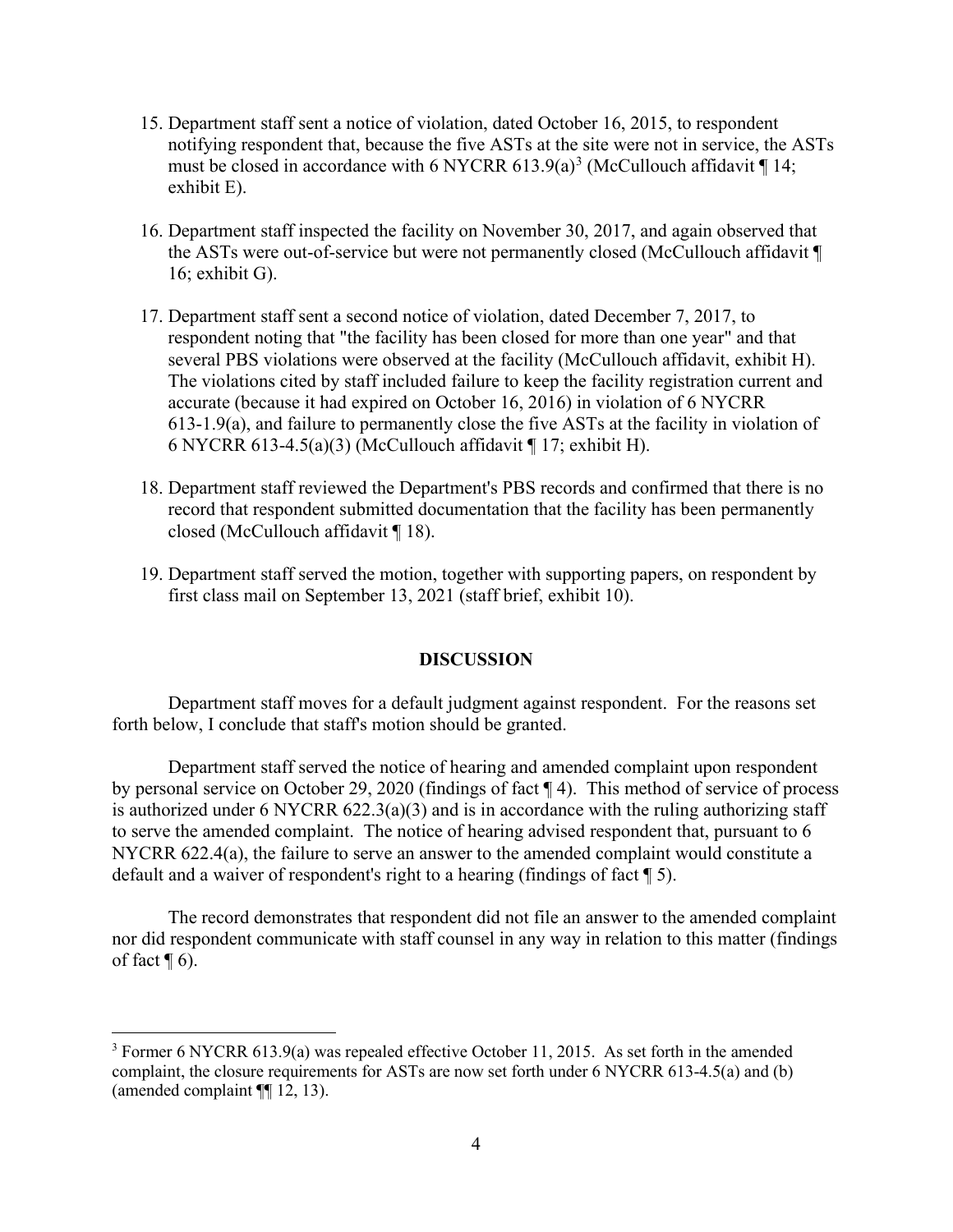Department staff served the motion, together with supporting papers, on respondent by first class mail on September 13, 2021 (findings of fact ¶ 19). This method of service satisfies the requirements of 6 NYCRR  $622.6(a)(1)$  and  $(c)(1)$ . Pursuant to these provisions, CPLR 2103 governs service of papers, and the method of service employed by Department staff here is consistent with CPLR 2103(c). Additionally, in accordance with 6 NYCRR 622.15(b)(6), staff filed proof of mailing with this office (*see* exhibit 10).

### Proof of Facts

As previously noted, Department staff must proffer "proof of the facts sufficient to support the violations alleged and enable the ALJ and commissioner to determine that staff has a viable claim" (6 NYCRR 622.15[b][3]). Staff's proffer is considered below.

-- First Cause of Action

The amended complaint alleges that respondent violated ECL 17-1009(2) and 6 NYCRR 613-1.9(c) by failing to renew the facility's PBS registration (amended complaint  $\P$  7). As relevant to the allegations set forth in the amended complaint, ECL 17-1009(2) provides that "[a]ll owners shall register the facility with the department [and the] [r]egistration shall be renewed every five years." Further, pursuant to 6 NYCRR 613-1.9(c), unless the Department has received written notice and documentation from the facility owner that a facility has been permanently closed or that ownership of the facility has been transferred, a PBS facility's "[r]egistration must be renewed every five years from the date of the last valid registration certificate."

As relevant here, a "facility" is a single property on which are located one or more tank systems having a combined storage capacity of more than 1,100 gallons (6 NYCRR 613-1.3[v]). A "tank system" is a stationary device designed to store petroleum (6 NYCRR 613-1.3[bk]). Additionally, a "facility owner" is any person who has legal or equitable title to the real property of a facility (6 NYCRR 613-1.3[w]). Here, the record reflects that respondent owns a property on which five ASTs with a total capacity of 19,500 gallons are located (findings of fact ¶¶ 7, 8). Accordingly, respondent is a facility owner.

Respondent last registered the facility on July 25, 2011, and that registration expired on October 16, 2016 (findings of fact ¶¶ 9, 10). Department staff sent respondent a letter on November 21, 2016, and a notice of violation (NOV) on December 7, 2017, both noting that the facility's registration was expired and must be renewed (findings of fact  $\P$ [11, 17). Staff's review of the Department's PBS records confirmed that respondent failed to timely submit a renewal registration and did not provide documentation that the facility has been permanently closed or that it has been transferred to another owner (findings of fact ¶ 12).

In accordance with 6 NYCRR 622.15(b)(3), I conclude that Department staff has provided sufficient proof of the facts to support the violation of ECL 17-1009(2) and 6 NYCRR 613-1.9(c) as alleged and to establish that staff has a viable claim.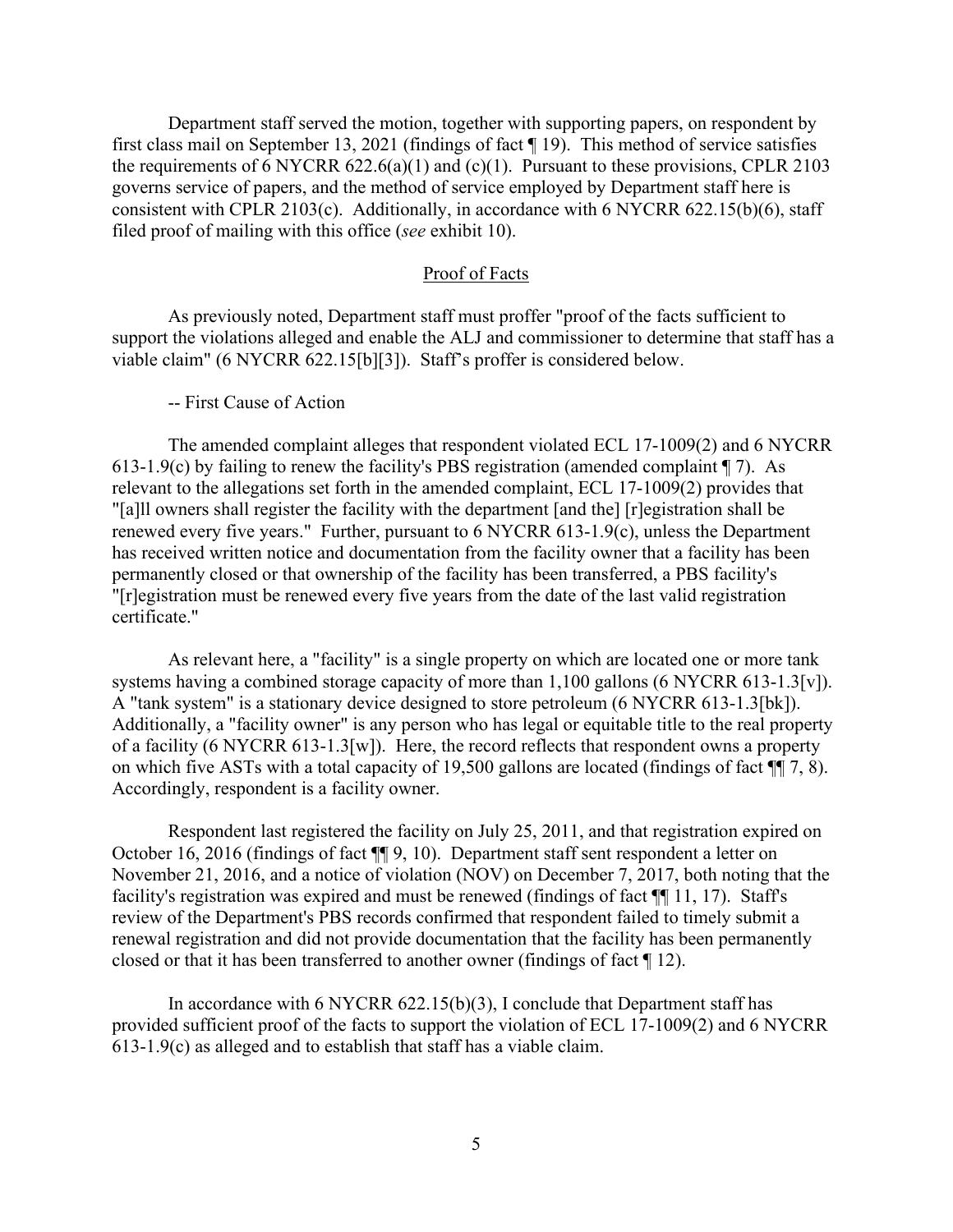### -- Second Cause of Action

The amended complaint alleges that respondent "violated 6 NYCRR 61[3]-4.5(a)(3) by leaving tanks 1 through 5 at the facility out-of-service for more than one year without permanently closing them" (amended complaint ¶ 12). Pursuant to 6 NYCRR 613-4.5(a)(3), "[w]hen an AST system is out-of-service for more than 12 months, the facility<sup>[4](#page-10-0)</sup> must permanently close the AST system in accordance with [the regulations], unless the AST system is located at a facility where one or more other tank systems are not out-of-service."

On October 5, 2015, respondent submitted a PBS application to the Department to change the status of each of the facility's five PBS tanks from "in-service" to "out-of-service" (findings of fact ¶ 13). Department staff inspected the facility on October 7, 2015 and observed the out-of-service ASTs had not been permanently closed (findings of fact ¶ 14). Staff sent an NOV, dated October 16, 2015, to respondent that noted the violation and stated that the ASTs must be closed in accordance with the regulations (findings of fact ¶ 15).

Department staff inspected the facility again on November 30, 2017 and observed that ASTs had still not been permanently closed (findings of fact ¶ 16). Staff sent another NOV, dated December 7, 2017, stating that the facility had been closed for more than one year and again advising respondent that the ASTs must be permanently closed in accordance with the regulations (findings of fact  $\P$  17). Staff's review of the Department's PBS records confirmed that respondent did not provide documentation that the facility has been permanently closed (findings of fact  $\P$  18).

In accordance with 6 NYCRR 622.15(b)(3), I conclude that Department staff has provided sufficient proof of the facts to support the violation of 6 NYCRR 613-4.5(a)(3) as alleged and to establish that staff has a viable claim.

### Relief

By its amended complaint, Department staff requests an order of the Commissioner directing that:

- "Within 10 days of the effective date of this order, Respondent must submit a petroleum bulk storage registration application, together with current and back registration fees in the amount of five hundred dollars (\$500) to re-register the facility.
- "Within 30 days of the effective date of this order, Respondent must execute a contract with a qualified tank contractor for permanent closure of the tanks at the facility and submit a copy to the Department, together

<span id="page-10-0"></span><sup>&</sup>lt;sup>4</sup> In accordance with 6 NYCRR 613-1.2(d), any requirement that is imposed on a facility is also imposed on the facility's owner.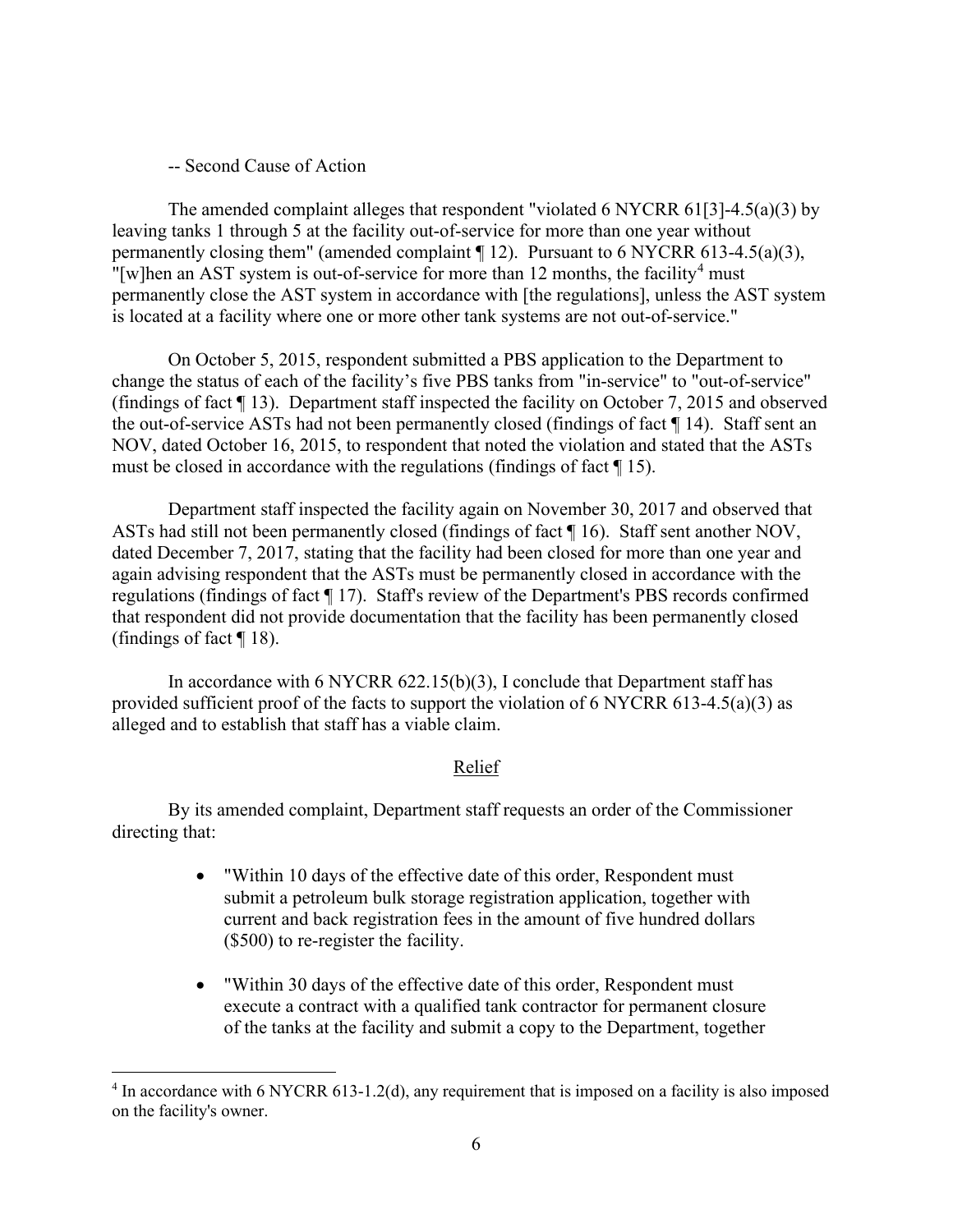with notice of the date upon which closure of the tanks is scheduled to begin.

- "Within 90 days of the effective date of this order, Respondent must complete permanent closure of all tanks at the facility in compliance with 6 NYCRR Part 613-4.5(b).
- "Within 120 days of the effective date of this order, Respondent must submit a complete petroleum bulk storage application, photographs, and invoices or receipts showing the permanent closure of the tanks at the facility in compliance with 6 NYCRR Part 613-4.5(b)" (amended complaint at 5).

The foregoing measures are necessary and appropriate to correct the violations alleged in the amended complaint. Moreover, the timeframes requested by staff provide respondent with sufficient time to implement each of the corrective measures. I recommend, however, that the last corrective measure, the filing of a post-closure PBS application, be modified to be consistent with 6 NYCRR Part 613-4.5(b)(1). That is, the corrective measure should require that respondent submit the post-closure PBS application within 30 days after the date of permanent closure. As modified, I recommend that the Commissioner direct respondent to implement the corrective measures as requested by staff.

Additionally, Department staff requests that the Commissioner assess a penalty of \$16,500 against respondent, with \$12,500 of that amount suspended, apportioned as follows:

- "One Thousand Five Hundred Dollars (\$1,500) for failure to renew the registration of the facility, with Five Hundred Dollars (\$500) of that amount suspended conditioned upon Respondent's timely compliance with the terms of any order the Commissioner may issue, the ECL, and its implementing regulations; and
- "Fifteen Thousand Dollars (\$15,000) [for failure to permanently close tanks at the facility,] with Twelve Thousand Dollars (\$12,000) of that amount suspended conditioned upon Respondent's timely compliance with the terms of any order the Commissioner may issue, the ECL, and its implementing regulations" (amended complaint at 5-6).

Department staff argues that "[t]he civil penalty sought in this matter is fair, reasonable, [and] consistent with penalty ranges considered for similar or [the] same violations and applicable DEC penalty policies" and that it "is within the statutory maximum authorized by law" (staff brief at 11; *see also* Commissioner Policy DEE-1, Civil Penalty Policy, issued June 20, 1990 [DEE-1], § IV.B [stating that "[t]he starting point of any penalty calculation should be a computation of the potential statutory maximum for all provable violations"]).

Pursuant to ECL 71-1929(1), the statutory maximum penalty authorized for violations of title 10 of ECL article 17, and its implementing regulations, is \$37,500 per day for each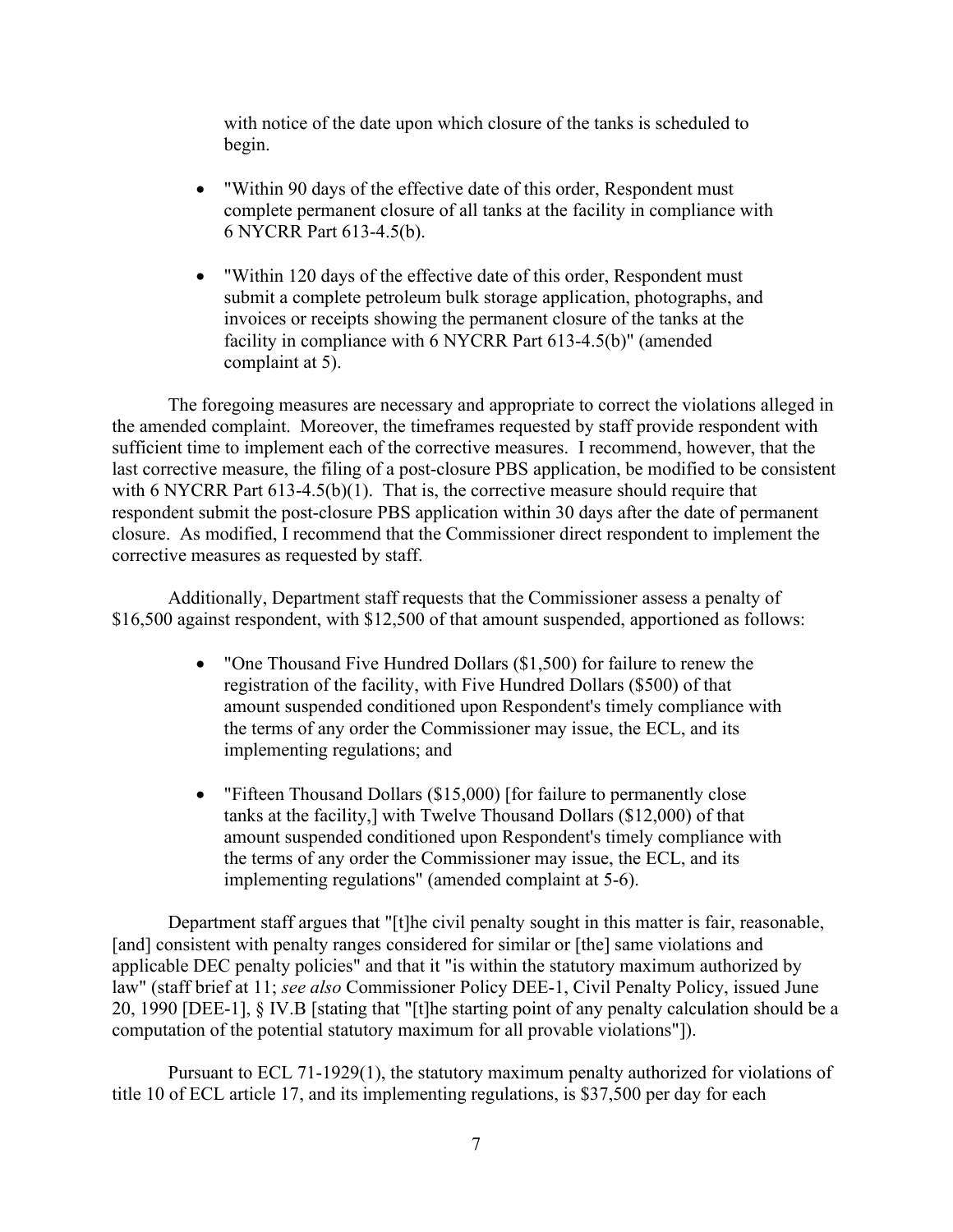violation. Because the alleged violations in this matter continued for several years, the maximum penalty would be in the millions of dollars. Department staff states that a penalty in the range of the statutory maximum "would be excessive" (staff brief at 9).

Department staff states that the penalties that it seeks to impose here are within the penalty ranges that are recommended under the program specific penalty policy, DEC Program Policy DEE-22, Petroleum Bulk Storage Inspection Enforcement Policy, issued May 21, 2003  $(DEE-22).$ <sup>[5](#page-12-0)</sup> Staff also states that the penalty sought is "consistent with other administrative decisions" (staff brief at 11 [citing other enforcement matters that involved violations of PBS facility registration and tank closing requirements]).

Department staff states that proper registration of PBS facilities assist the Department in the oversite of these facilities and, therefore, "aids in the protection of public health and the environment" (staff brief at 10). Additionally, the proper closure of out-of-service ASTs "is critical in the effort to prevent and limit environmental contamination due to leaks from PBS tanks" (*id.*; *see also* DEE-1, § IV.D.2 [identifying the potential harm caused by a violation and the importance of the type of violation in the regulatory scheme as "gravity component factors"]).

Lastly, I note that Department staff estimates that, on the basis of the information currently before staff, the proper permanent closing of the tank system at this facility will "likely cost around \$20,000" (McCullouch affidavit ¶ 28). Given this, staff's request to suspend the majority of the penalty pending respondent's timely compliance with the Commissioner's order and the ECL is reasonable.

I conclude that the penalty requested by Department staff is authorized and appropriate for the violations alleged in the amended complaint. I also conclude that the apportionment of the penalty proposed by staff is appropriate under the circumstances of this matter.

#### **CONCLUSIONS AND RECOMMENDATIONS**

As detailed above, Department staff has satisfied each of the requirements governing default procedures set forth at 6 NYCRR 622.15(b). Accordingly, I conclude that staff's motion for a default judgment against respondent should be granted.

I recommend that the Commissioner issue an order holding respondent Shawna M. Kavanaugh liable for violating ECL 17-1009(2) and 6 NYCRR 613-1.9(c) by failing to renew the facility's PBS registration, and for violating 6 NYCRR 613-4.5(a)(3) by failing to permanently close the AST system at the facility after it had been out-of-service for more than one year.

<span id="page-12-0"></span> $<sup>5</sup>$  Department staff notes that DEE-22 was issued prior to the effective date of the 2015 revisions to the</sup> PBS regulations and, therefore, includes outdated citations. Nevertheless, the penalty schedule issued under DEE-22 includes penalty ranges for "Failure to register" and for "Tanks not permanently closed" that are comparable to the violations alleged here (staff brief at 8; McCullouch affidavit ¶ 24, exhibit J [DEE-22 - Penalty Schedule]).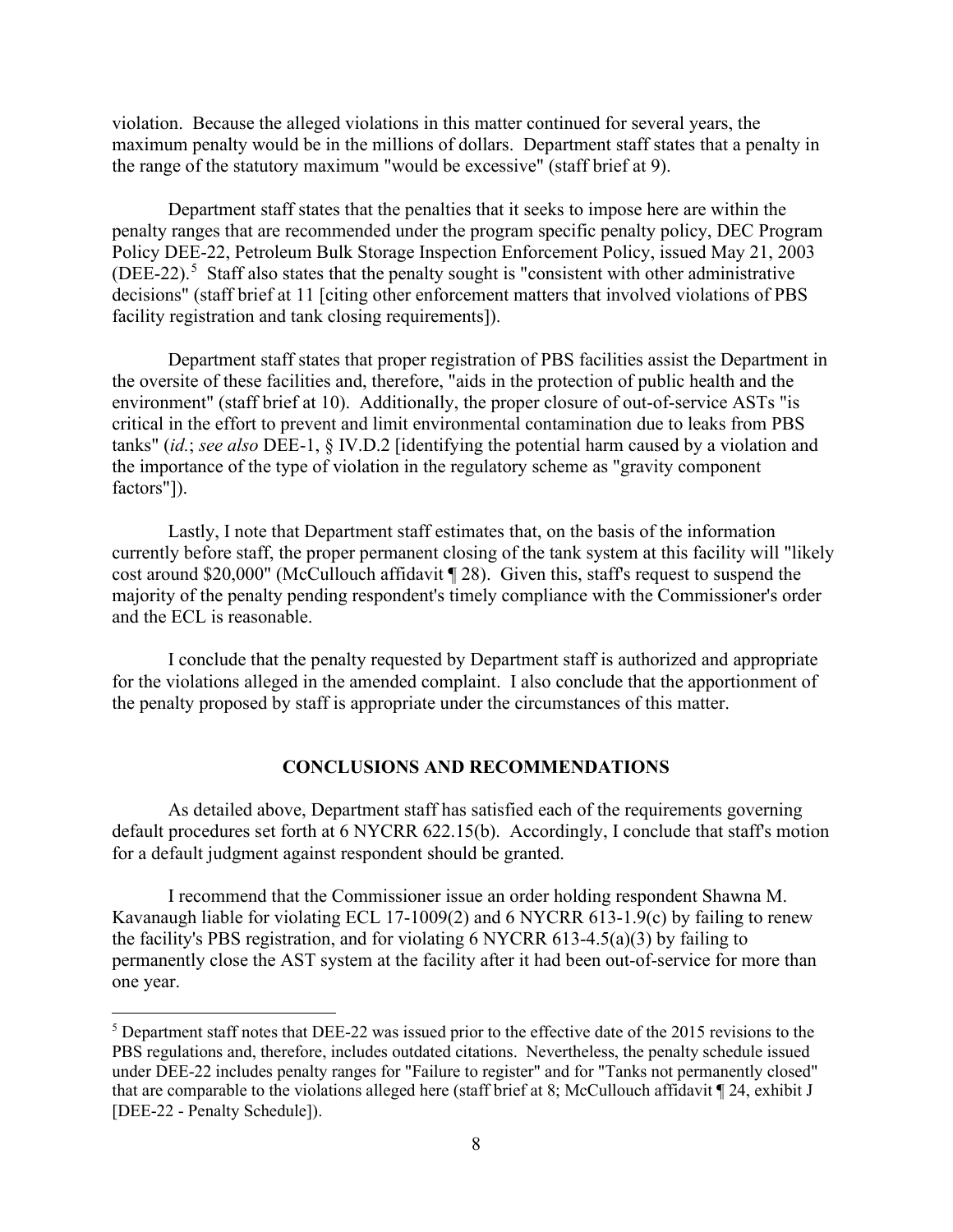I further recommend that the Commissioner direct respondent to undertake the following corrective measures:

- Within 10 days of service of the Commissioner's order, respondent must submit a petroleum bulk storage registration application, together with current and back registration fees in the amount of \$500 to re-register the facility;
- Within 30 days of service of the Commissioner's order, respondent must execute a contract with a qualified tank contractor for permanent closure of the tanks at the facility and submit a copy to the Department, together with notice of the date upon which closure of the tanks is scheduled to begin;
- Within 90 days of service of the Commissioner's order, respondent must complete permanent closure of all tanks at the facility in compliance with 6 NYCRR Part 613-4.5(b); and
- Within 30 days of the permanent closure of all the tanks at the facility, respondent must submit a complete petroleum bulk storage application, photographs, and invoices or receipts showing the permanent closure of the tanks in compliance with 6 NYCRR Part 613-4.5(b).

I further recommend that the Commissioner assess a penalty, payable within 15 days of service of the Commissioner's order, against respondent Shawna M. Kavanaugh in the amount of \$16,500, with \$12,500 of that amount suspended, apportioned as follows:

- \$1,500 for failure to renew the registration of the facility, with \$500 of that amount suspended conditioned upon respondent's timely compliance with the terms of the Commissioner's order, the ECL, and its implementing regulations; and
- \$15,000 for failure to permanently close the tanks at the facility, with \$12,000 of that amount suspended conditioned upon respondent's timely compliance with the terms of the Commissioner's order, the ECL, and its implementing regulations.

 $\sqrt{s}$ Richard A. Sherman Administrative Law Judge

Dated: Albany, New York February 17, 2022